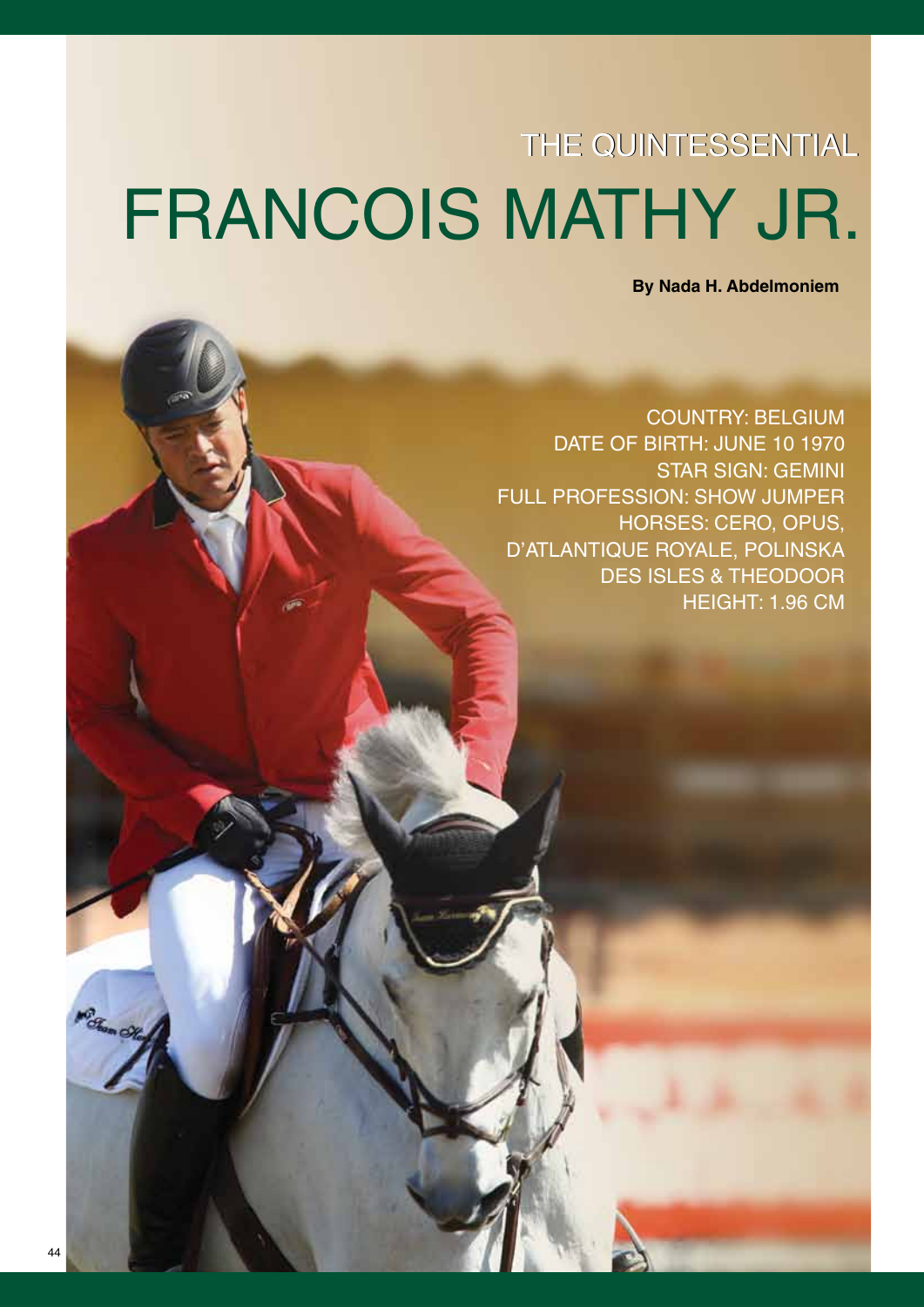A SUCCESSFUL INTERNATIONAL SHOW JUMPER AND ALL-ROUND ATHLETE IN HIS OWN RIGHT, FRANCOIS MATHY JR. IS THAT STRIKINGLY TALL, CHARMING, AND QUINTESSENTIAL RIDER THAT APPRECIATES HIS STATUS AS A SHOW JUMPER, AND PRESENTS NOTHING BUT COURTEOUS, HUMBLE, AND GRACIOUS CONDUCT TO THOSE WHO MEET HIM. HE TALKS NOTHING BUT PASSION ABOUT HIS HORSES AND SHOW JUMPING, HAS NOTHING BUT A SMILE ON HIS FACE, AND NOTHING BUT A SENSE OF HUMOUR ABOUT HIS HEIGHT! *During the 2011 Prize Ceremony of Salon du Cheval d'El Jadida*



Son of Olympic medallist and renowned horse dealer Francois Mathy, the apple has not fallen far from the tree with a son securing a place on the show jumping scene ever since he was 14 years old when he became a Junior Champion for Belgium, and the 15 year old European Champion with a Team double clear. Growing up to become a skilled competitor, the Economics major and multilingual Francois Jr. put his name in the top 50 World Rankings, was a member of the National Team at the 1998 Rome World Championships, and has achieved many victories with many horses in international competitions as well as significant World Cups and CSIO Grand Prixs.

When Francois was born, he grew up to find horses, and only horses, around him. By the age of seven, he started to compete with ponies but he quickly grew in height and was simply too tall for those small creatures. He did not train with his father, but was a natural observer as he stated, "Learning about horses around my father was more similar to acquiring guidelines than being trained. But now when I contemplate the thought, it is a far-off notion that I did not "learn" from him. He was always providing guidance through the riders that were working with him

and encouraged me to travel and learn from different people."

Continuing to work on becoming a professional show jumper and shaping his future, Francois trained with the late Italian Guido Dominici whom he remembers, "Guido was such a good trainer for me. He was a hard worker and very strict with his methods. Most probably, he would be the one who had the most influence on me. But then again, I have been travelling around the world, riding in different countries and meeting all kinds of people. This has opened my mind to learning more about riding, horses, and people, and this is what I would say has shaped me."

Much taller than average show jumpers by far, how does Francois pick his horses and what do they have in common? "Ah, they have to be big! Then, I look for ones that have blood, heart, and would try to work with, and not against the rider. I have to balance my riding and achieve the best results simultaneously. Currently, and for the last 12 years, I ride horses that belong to a Belgian lady, Ingrid Norman, and to HRH Princess Haya. Two of these horses are sturdy and very promising eight year old horses that I think will be important for my show jumping aspirations as it has been a while

since I rode a quality horse after Kannan, who was also owned by Ingrid Norman. HRH Princess Haya bought D'atlantique Royale when he was five at which he won the five year old horse championship in Belgium and this year had a good season, being placed in 2<sup>\*</sup> and 3<sup>\*</sup> CSI Grand Prixs. He has so much power, is extremely careful and is all blood; all I need to do is control his energy. The other horse is a French mare, Polinska Des Isles, who has also shown good results this season; she was placed in five 2\* and 3\* Grand Prixs. Those two horses will really pull my strings I think. Cero, a stallion, is an older but important horse for jumping bigger classes, and also belongs to HRH Princess Haya. He was second in this year's Grand Prix of Arezzo, was placed in five Grand Prixs, and was all clear in the Nation Cup of Drammen for the Belgian Team. HRH has been busy so has kindly allowed me to ride him until she has time." Francois stormed to Grand Prix victory with Polinska Des Isles at the CSI3\* World Cup qualifier in El Jadida, Morocco, back in October and some of their results for the season include coming in third place at Rabat's CSI3\*, and fourth at CSI2\*Ebreichsdorf.

Keen to find out Francois's secret to success, we ask him what his magic